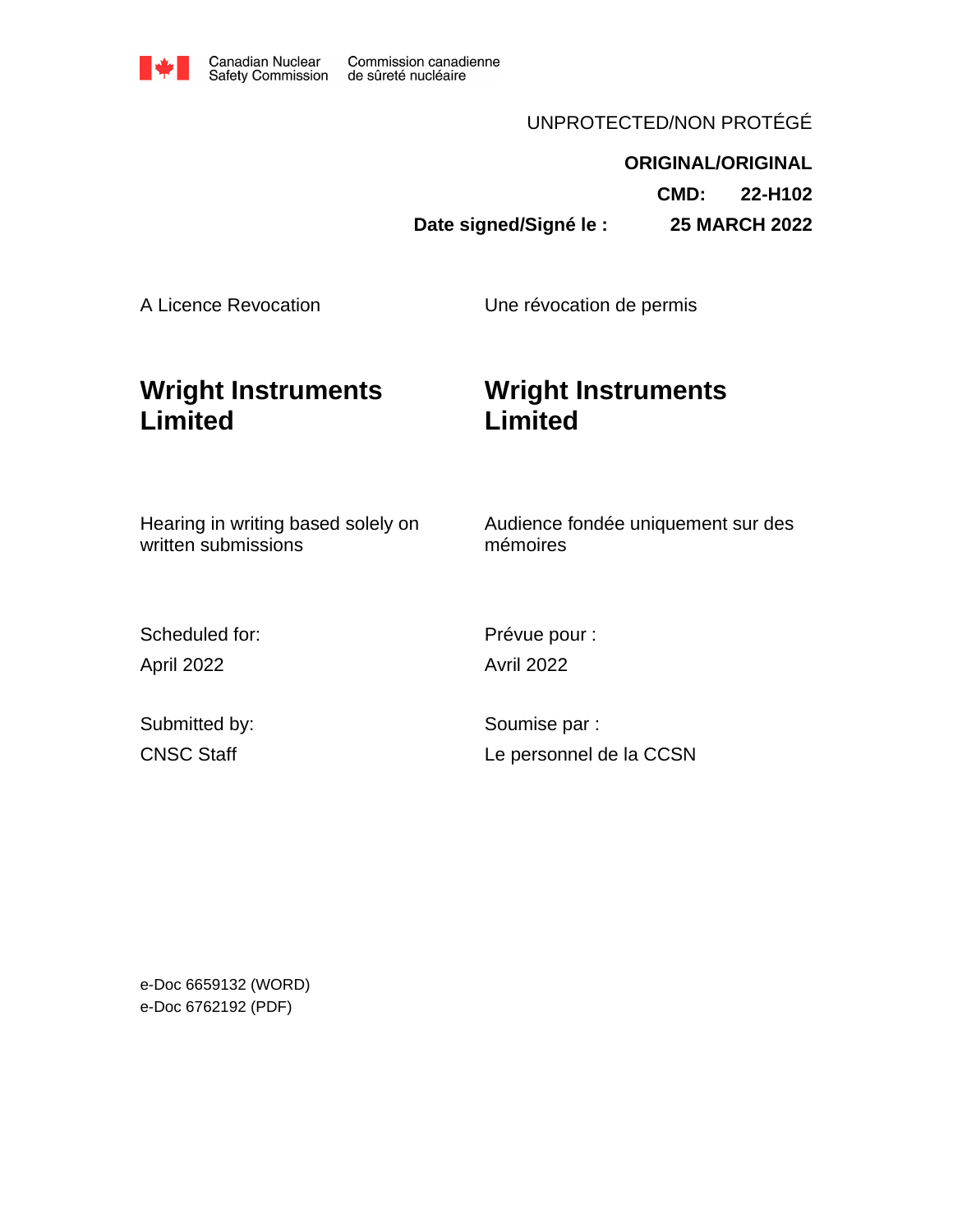#### **Summary**

This CMD presents information about the following matters of regulatory interest with respect to Wright Instruments Limited, licence number 11940-2-25.0:

- The licensee's sole owner and applicant authority passed away in September 2020.
- The licensee is unable to appoint an applicant authority. There is no executor for the owner's estate, hence, no person can take ownership or make decisions for the company. The licensee is unable to appoint an applicant authority to act for them in their dealings with the CNSC and ensure the safety and security of licensed activities authorized by the license. The licensee no longer carries on the licensed activity
- The licensee is unable to meet their financial obligations.
- The licensee is no longer in possession of nuclear substances and radioactive waste.

CNSC staff recommend the Commission take the following actions:

Revoke licence No. 11940-2-25.0 issued to Wright Instruments Limited.

The following items are attached:

■ list of documents and correspondence

#### **Résumé**

Le présent CMD présente de l'information sur un ensemble de questions d'ordre réglementaire concernant Wright Instruments Limited, ayant comme numéro de permis le 11940-2-25.0 :

- Le propriétaire et mandataire du demandeur de permis est décédé en septembre 2020.
- Le titulaire de permis ne peut désigner un nouveau mandataire du demandeur. En l'absence d'un exécuteur testamentaire pour la succession du propriétaire, personne ne peut prendre des décisions pour l'entreprise. En ne pouvant pas nommer un mandataire du demandeur pour agir en son nom dans ses relations avec la CCSN et assurer la sûreté et la sécurité des activités autorisées par le permis et le titulaire ne conduit plus les activités autorisées.
- Le titulaire de permis est incapable de respecter ses obligations financières.
- Le titulaire du permis ne possède plus de substances nucléaires ni de déchets radioactifs.

La Commission pourrait considérer prendre les mesures suivantes :

 $\blacksquare$  Révoquer le permis n° 11940-2-25.0 délivré à Wright Instruments Limited.

Les pièces suivantes sont jointes :

■ liste de documents et correspondances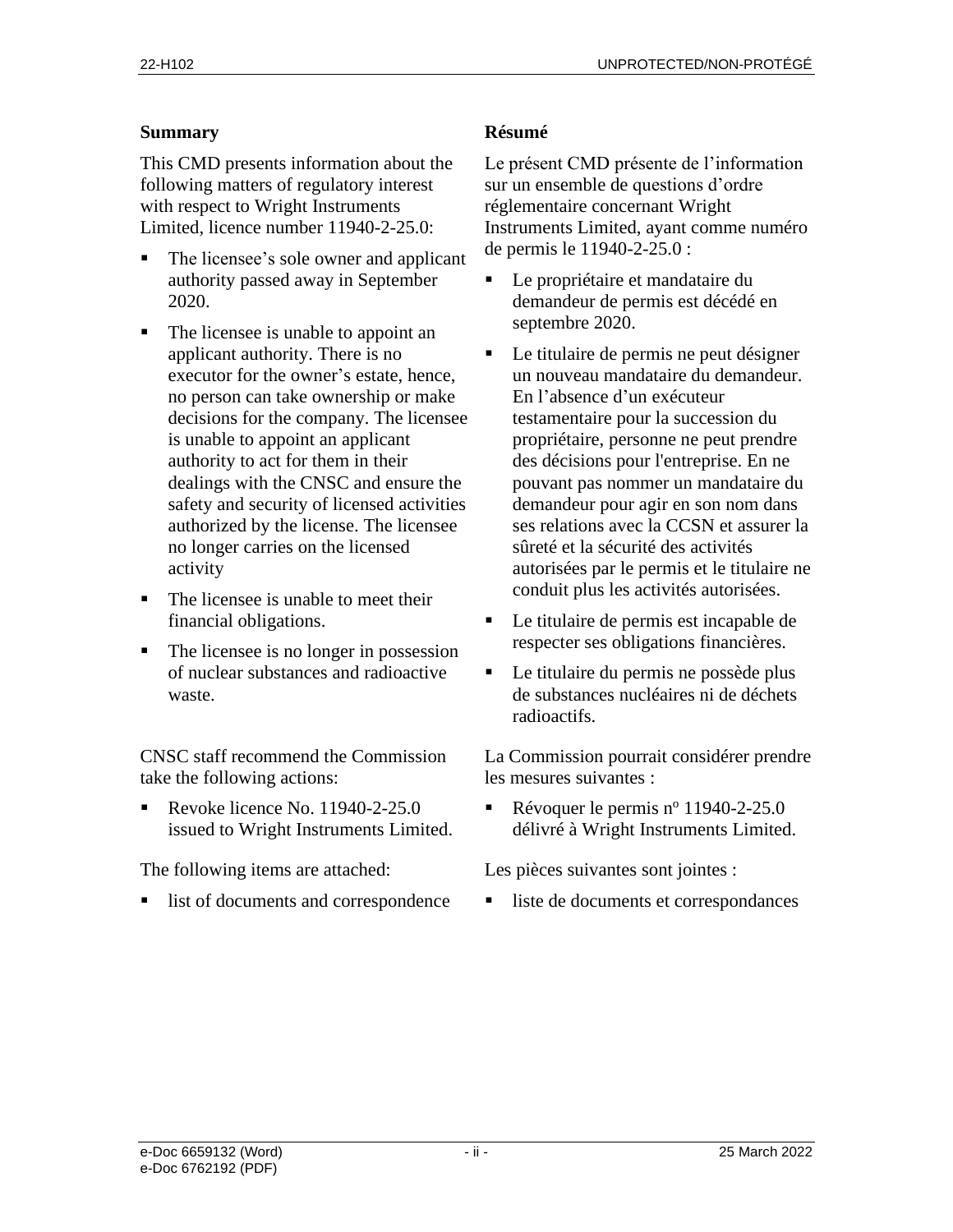**Signed/signé le** 25 March 2022

Kerven-Whited

\_\_\_\_\_\_\_\_\_\_\_\_\_\_\_\_\_\_\_\_\_\_\_\_\_\_\_\_\_\_\_\_\_\_\_\_\_\_\_\_\_\_\_ Karen Owen-Whitred

#### **Director General**

Directorate of Nuclear Substances Regulations

#### **Directrice générale de la**

Règlementation des substances nucléaires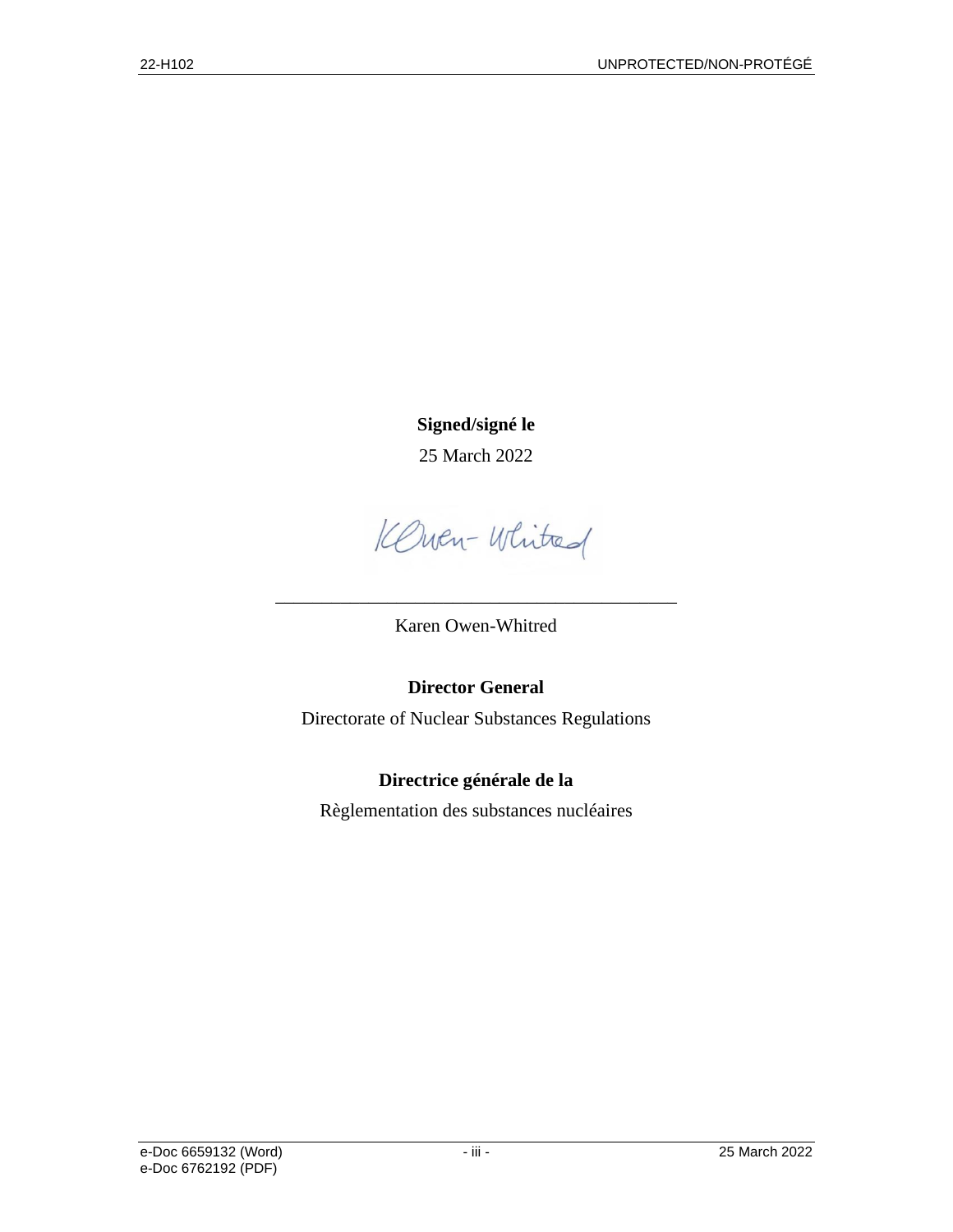This page was intentionally left blank.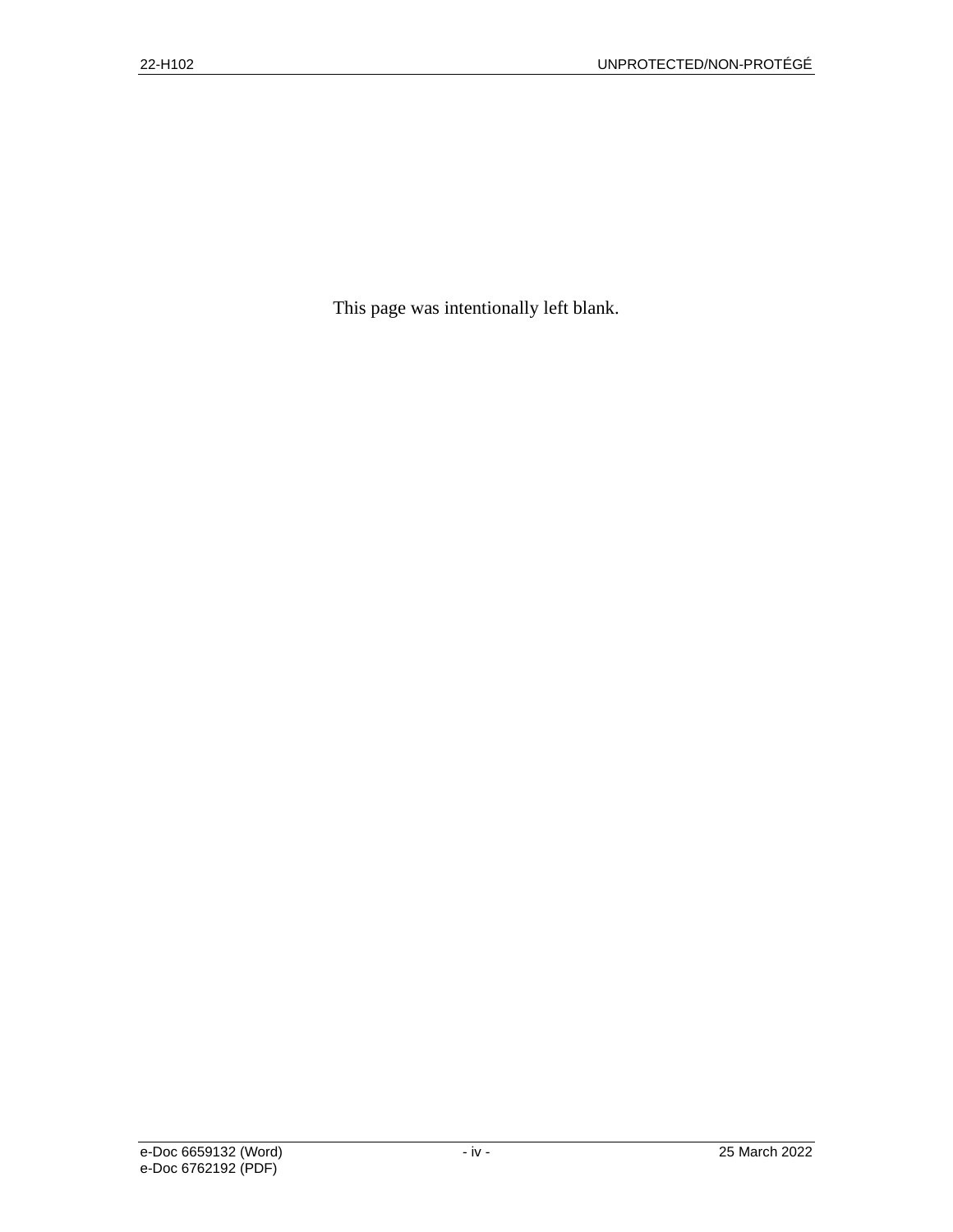# **TABLE OF CONTENTS**

| 1.1 |  |  |
|-----|--|--|
|     |  |  |
| 1.3 |  |  |
|     |  |  |
|     |  |  |
| 1 R |  |  |
|     |  |  |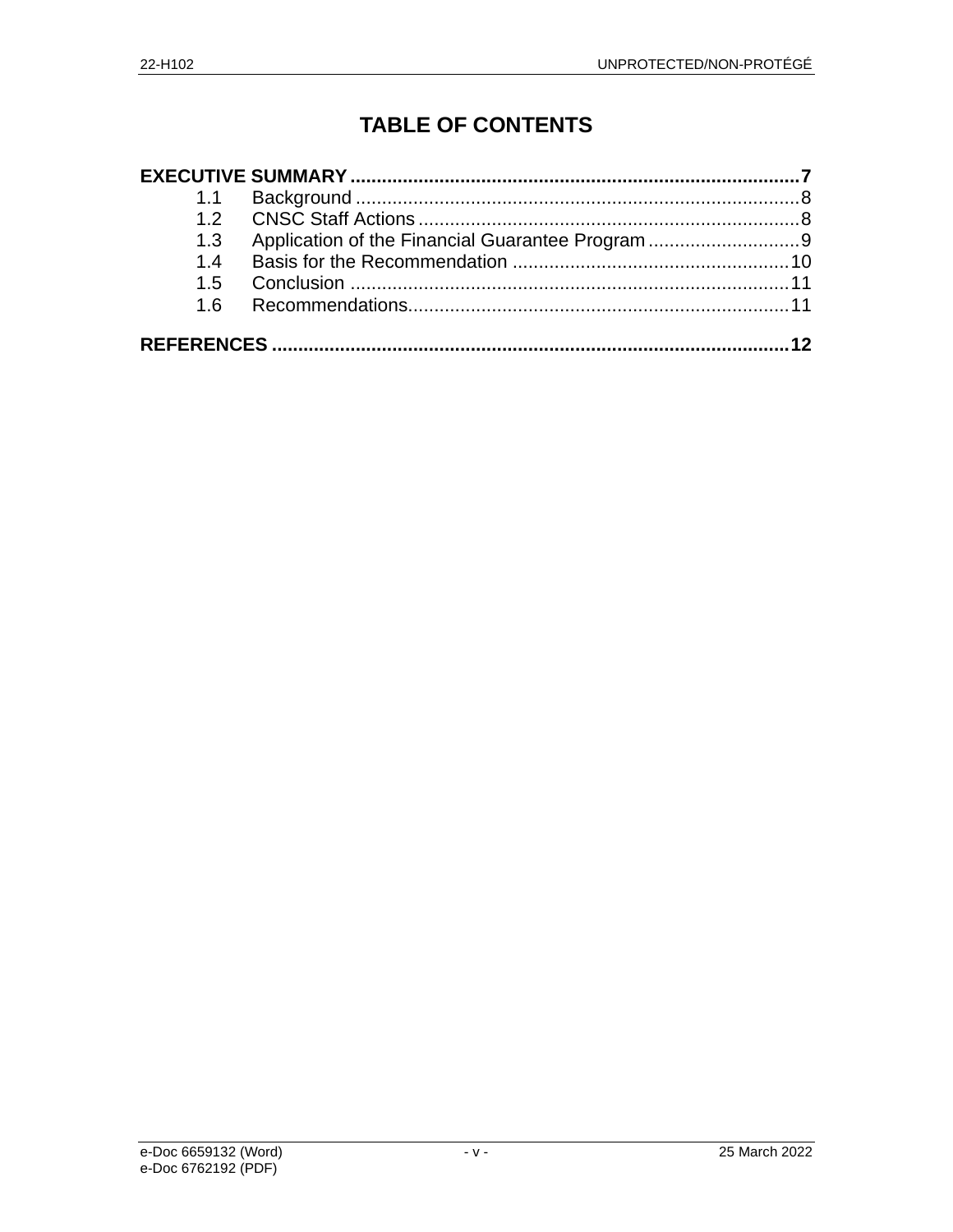This page was intentionally left blank.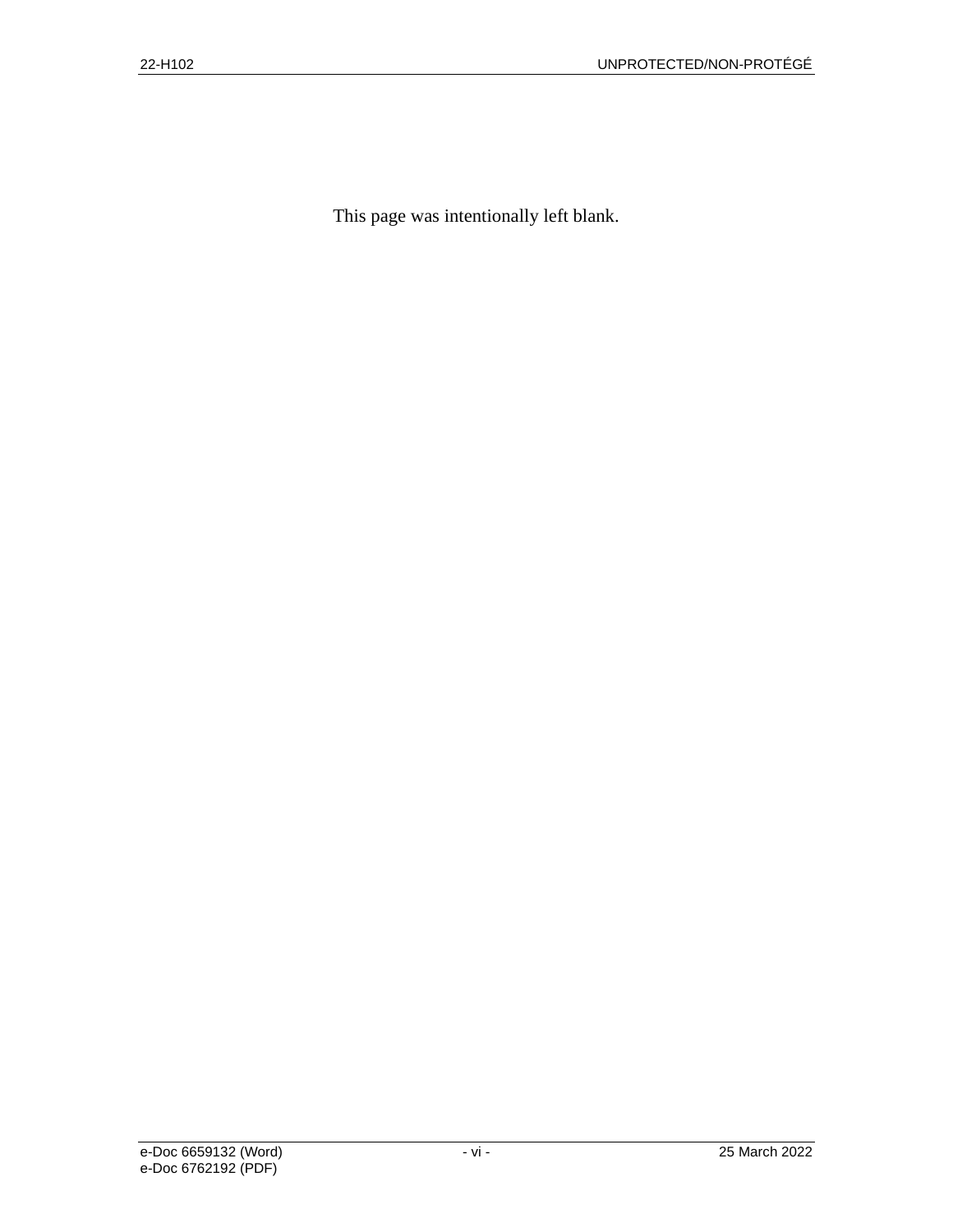### **EXECUTIVE SUMMARY**

<span id="page-6-0"></span>We would like to acknowledge that the Wright Instruments Limited facility in Brampton, ON is in the traditional territory of the Haudenosaunee, Huron-Wendat and Anishnaabeg peoples. This territory is covered by the Upper Canada Treaties, and is within the lands protected by the "Dish With One Spoon" wampum agreement.

A CNSC Designated Officer issued licence No. 11940-2-25.0 to Wright Instruments Limited on July 1, 2020 for a period of five years. The licence authorizes the possession, use, storage and transfer of unsealed Ra-226 and sealed sources containing uranium-235. This licenced activity is considered as low risk under the CNSC risk categorization/rankings of licence activities as it involves cleaning and opening of components containing radium in the form of radioactive luminous compounds.

In March 2021, the radiation safety officer (RSO) contacted the CNSC by phone to inform CNSC staff that the owner of Wright Instruments Limited had passed away and that the company did not have sufficient funds to dispose of the radioactive waste remaining on-site. In order to safely secure this remaining inventory, CNSC staff contracted the services of a third party to dispose of the waste. The third party, which holds a CNSC license for this activity, removed all material from the site in November 2021.

Given Wright Instruments Limited's sole owner and applicant authority passed away, there is at present no executor for the estate, hence, no person that can deal with the property of the estate, including the company and its assets. As such, there is no one able to appoint an applicant authority to act for them in their dealings with the CNSC and be responsible for ensuring the safety and security of licensed activities authorized by licence No. 11940-2-25.0.

Therefore, CNSC staff are recommending that the Commission, on its own motion under section 25 of the Act and pursuant paragraphs  $8(2)(a)$ ,  $8(2)(c)$ , 8(2)(f) and 8(2)(g) of *the General Nuclear Safety and Control Regulations*, revoke licence No. 11940-2-25.0 issued to Wright Instruments Limited.

The revocation is also warranted for failure to comply with the Act and the regulations made under the Act (by failing to name an applicant authority) and for not paying the licence fee prescribed by the *Cost Recovery Fee Regulations*. Revoking the licence will also prevent the licensee from acquiring nuclear substances in the future, and from continuing to accumulate unpaid licensing fees. Since CNSC staff are not authorized to revoke a licence on their own motion, CNSC staff are requesting that the Commission revoke this licence.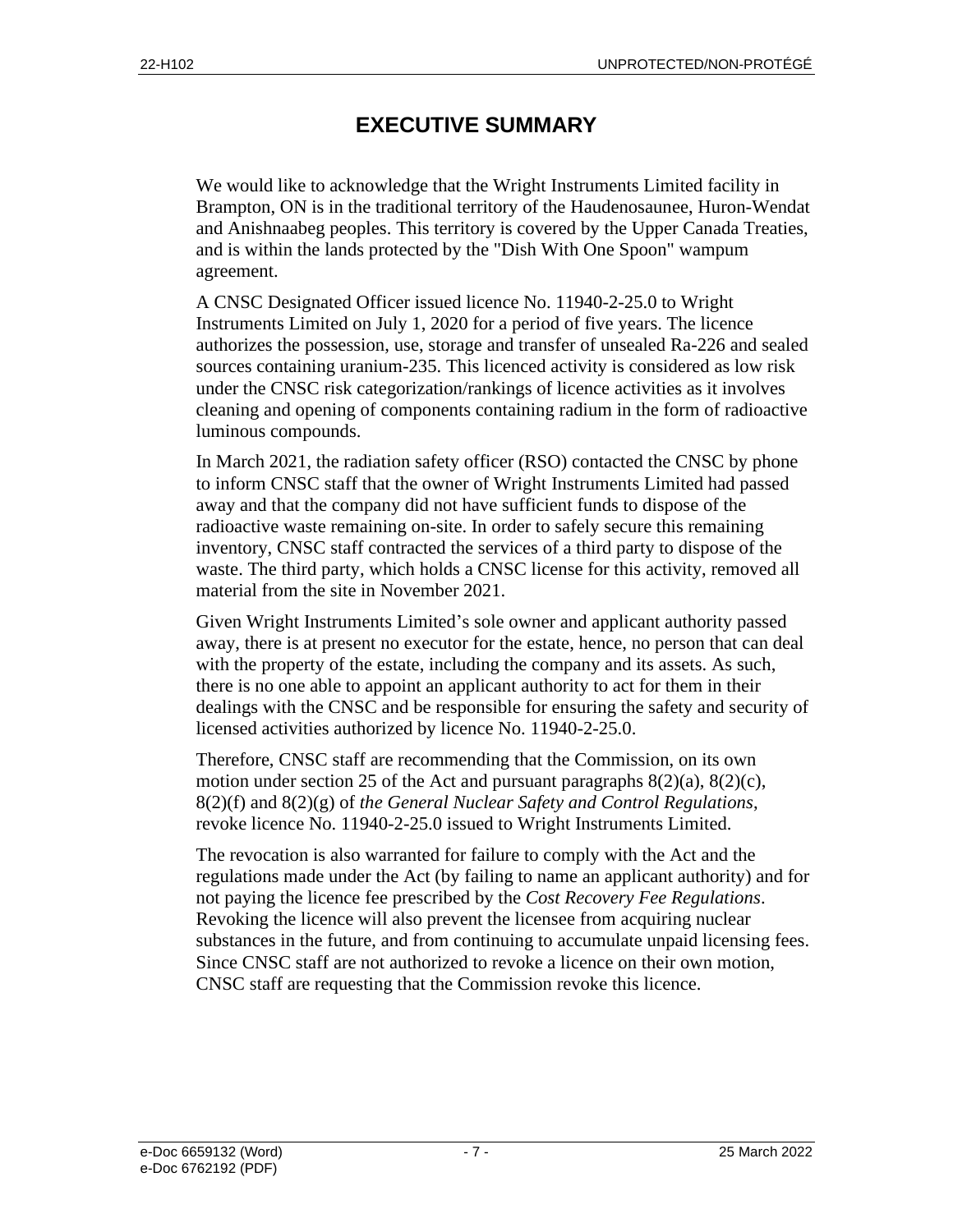## **OVERVIEW**

## <span id="page-7-0"></span>**1.1 Background**

CNSC licence No. 11940-2-25.0 was issued to Wright Instruments Limited by a CNSC Designated Officer on July 1, 2020 for a period of five years, expiring June 30, 2025. The licence authorizes the possession, use, storage and transfer of unsealed Ra-226 and sealed sources containing uranium-235. The licensee has maintained an active licence since 1994. When in operation, Wright Instruments Limited received aircraft instruments containing radium paint (Ra-226) on their dials from the Department of National Defense (DND) and removed the radium paint in a fume hood before returning the instruments to DND. The waste generated as part of the licenced activity was collected in a 45-gallon steel drum destined for a licensed waste management facility once full. The licensee has operated at 3 Brewster Road in Brampton ON since July 2017. This licenced activity is considered as low risk under the CNSC risk categorization/rankings of licence activities as it involves cleaning and opening of components containing radium in the form of radioactive luminous compounds.

In March 2021, the radiation safety officer (RSO) contacted the CNSC by phone to inform CNSC staff that the owner of Wright Instruments Limited had passed away and that the company did not have sufficient funds to dispose of the radioactive waste remaining on-site. At the time of writing of this CMD, there is still no executor for his estate and no other person who can act on behalf of the corporation or take ownership of the business has yet been identified. As such, the licensee cannot demonstrate its qualifications to carry out the licensed activity.

# <span id="page-7-1"></span>**1.2 CNSC Staff Actions**

Following the March 2021 notification from the RSO, CNSC staff immediately began an assessment of the status of operations of the company and communicated with the office manager and the RSO, who confirmed that the licensee was in possession of radioactive waste (Ra-226 and decay products) contained in a 45-gallon steel drum and a 20-gallon plastic pail and that the work area had been cleaned as they were no longer conducting any licensed activities. The office manager also indicated that the estate did not have an executor and that documents related to the estate had been filed in court by an "interested party" and that the matter had to be assessed by a judge.

CNSC Legal Services undertook several searches of court proceedings in Toronto, Mississauga, and Brampton (the locations of the deceased's residence, place of business, and the area in between), over the course of approximately four months. These searches did not find any court documents or proceedings related to the Wright estate.

In addition, the office manager and RSO clarified that: the lease agreement for the building housing the licensee's operation expires in 2022; the lease was paid until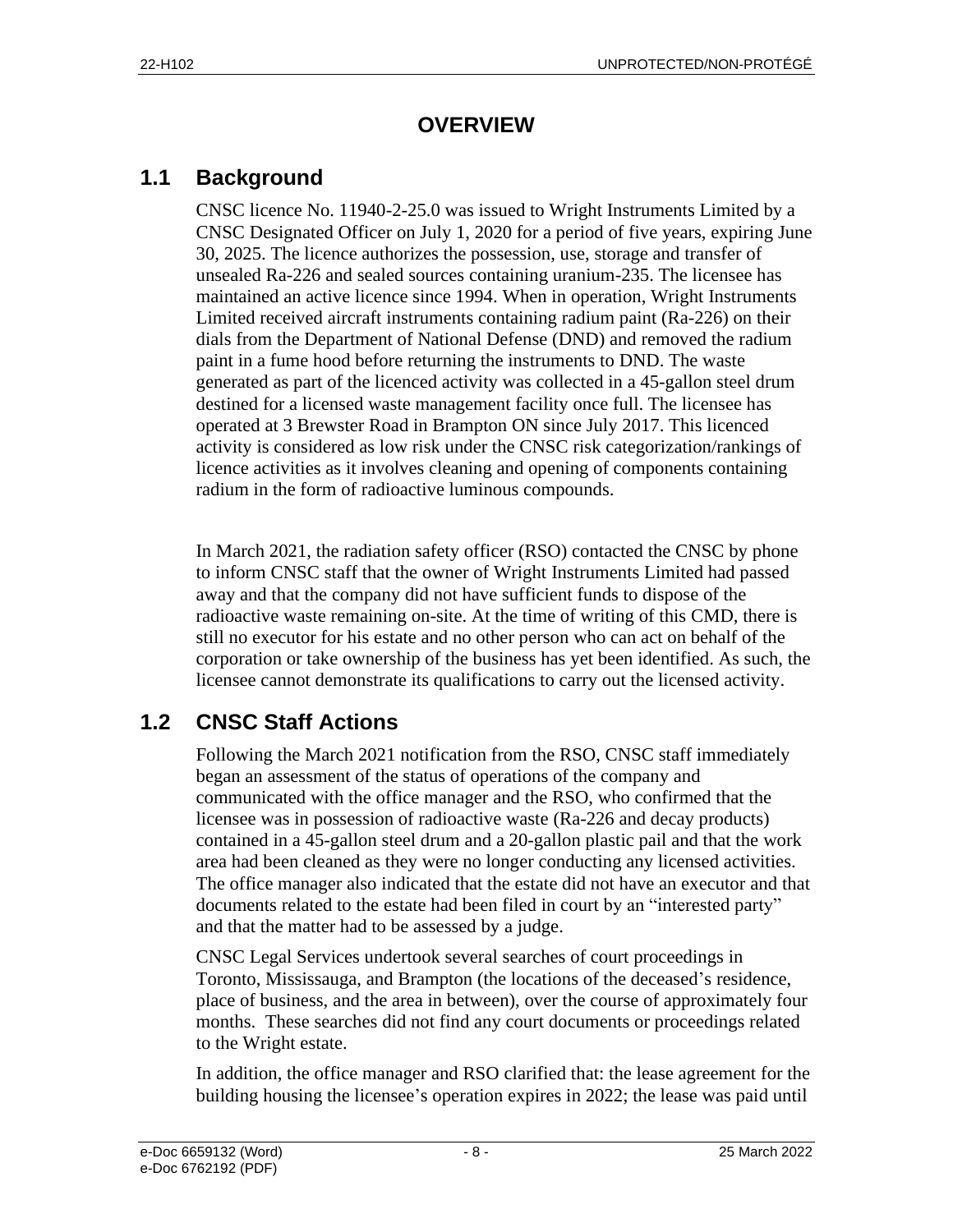March 31, 2021; and that they were able to keep up with the rent and utilities until the end of July 2021. It was also confirmed that the company paid a security deposit to the landlord and that the RSO would continue to visit the location until the removal of the radioactive waste on site.

The CNSC requested contact information for the property owner and communicated with the property management company to confirm lease agreement and period of validity. CNSC staff also discussed the current situation of the licensee and requested confirmation that the property manager would immediately inform the CNSC of any change in the status of the rent for Wright Instruments Limited.

As there was no immediate health and safety risk, and the RSO and office managers were maintaining the safety and security of the nuclear substances, CNSC staff decided to monitor the situation regarding the settlement of the owner's estate before taking any further action.

On October 6, 2021, the property management company informed CNSC staff that they wished to move forward with terminating the lease, given Wright Instruments Limited was two months behind on rent. If the property owner exercised its rights, the situation would have led to controlled nuclear substances coming into possession of a person not licensed for the possession of these nuclear substances. Since the licensee did not have the resources to dispose of its radioactive waste, the CNSC contracted the services of a third party to dispose of the licensee's material in accordance with the normal process. The contract was in the amount of approximately \$67, 000.00. This included \$42,000.00 for the collection of the waste and verification that there was no contamination on site and \$25,000.00 for the disposal of the material to a waste management facility.

On November 10, 2021, CNSC inspectors were on site with the contractor who took possession of the nuclear substances for disposal to a licensed waste management facility. In addition to the swipe taken by the contractor, the CNSC inspector took swipes that were sent to the CNSC laboratory as an independent verification to confirm that there was no loose contamination on site following the removal of the material. All results – swipes taken by the contractor and swipes taken by CNSC inspectors – indicated that there was no contamination remaining on site and the property manager was informed that all the material had been removed from the site on November 22, 2021.

### <span id="page-8-0"></span>**1.3 Application of the Financial Guarantee Program**

For Nuclear Substances and Radiation Devices Licensees, the financial guarantee is in the form of an insurance where the CNSC is solely the insured party. This insurance is in place to cover for costs incurred by the CNSC in providing safe termination of licensed activities in case of licensee default due to financial impairment or CNSC regulatory action.

The cost of the premium is paid by fee paying licensees on a yearly basis using a formula that accounts for the type and quantity of nuclear substances in possession of the licensee.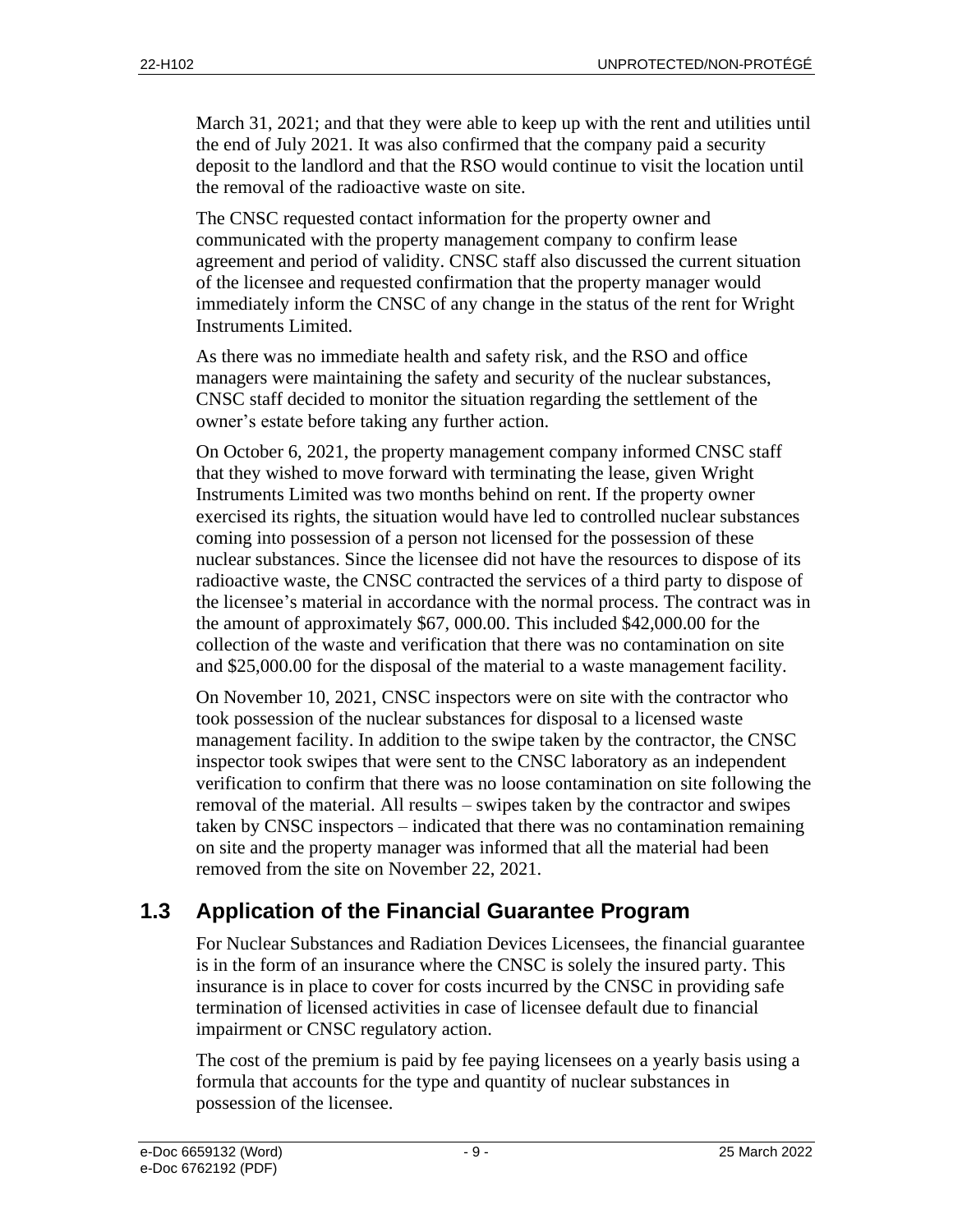Since the licensee does not have sufficient resources, CNSC staff are pursuing the possibility of using the CNSC's Financial Guarantee Program to cover for the disposal cost associated with the removal of the waste on site.

As Wright Instruments Limited did not declare bankruptcy, or specifically meet one of the criteria listed in the policy for cases where the CNSC would be covered, the cost of related to the removal and safe disposal has been covered under the CNSC's operational budget and CNSC staff will be submitting a claim to the insurance company once the material has been transferred from the third party to a waste management facility. If the insurance company does not accept the claim, the cost incurred will remain under our operational budget.

### <span id="page-9-0"></span>**1.4 Basis for the Recommendation**

Section 25 of the *Nuclear Safety and Control Act* grants the Commission the power to "on its own motion, renew, suspend in whole or in part, amend, revoke or replace a licence under the prescribed conditions."

The *General Nuclear Safety and Control Regulations* set out the conditions under which the Commission may revoke a licence on its own motion. Among those conditions is Paragraph 8(a), "the licensee is not qualified to carry out the licensed activity". There is still no executor for the licensee's estate and no other person who can act on behalf of the corporation or take ownership of the business has yet been identified. The licensee has thus failed to name an authority to deal with the CNSC on its behalf, contrary to section 15 of the *General Nuclear Safety and Control Regulations*. As such, the licensee cannot demonstrate its qualifications to carry out the licensed activity.

In addition, the following conditions are also relevant:

- Paragraph  $8(f)$ , the licensee no longer carries on the licensed activity Wright Instruments Limited is no longer operating, though it has not yet declared bankruptcy
- Paragraph  $8(g)$ , the licensee has not paid the licence fee prescribed by the *Cost Recovery Fees Regulations* – Wright Instruments Limited did not pay their annual fees for 2021/22
- Paragraph 8(c), the licensee has failed to comply with the Act, the regulations made under the Act or the licence – as demonstrated, Wright Instruments Limited is in non-compliance with paragraphs  $8(a)$ , (f) and (g) of the *General Nuclear Safety and Control Regulations.*

The revocation is also supported by the lack of financial resources, which led the licensee to default on their lease agreement with the property owner and its licensing fees for this year. Revoking the licence would prevent the licensee from acquiring new nuclear substances and adding any additional unpaid fees as the current licence will remain in effect until June 30, 2025.

CNSC staff therefore recommend that the Commission **revoke the current licence**, pursuant to section 25 of the *Nuclear Safety and Control Act*, and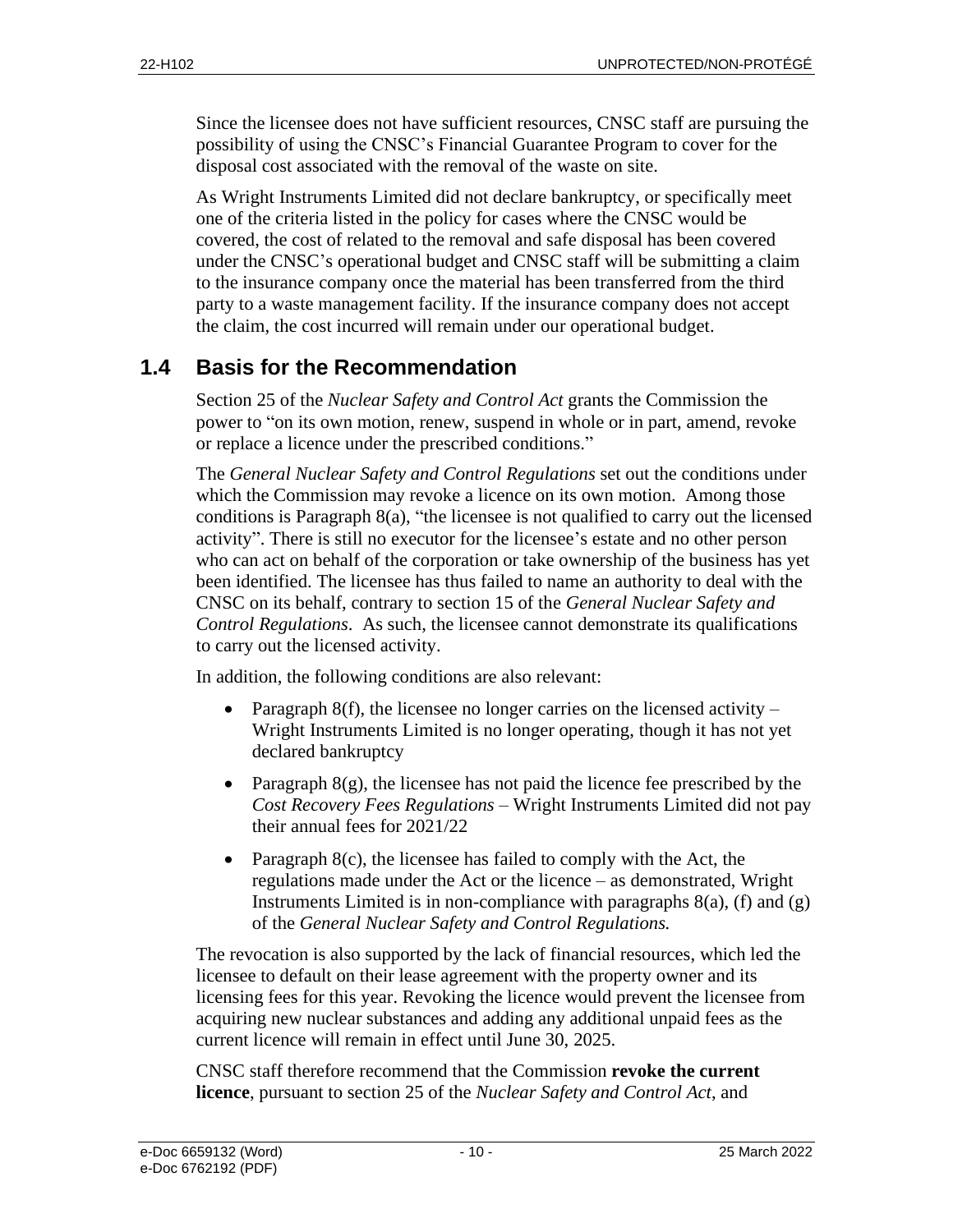paragraphs 8(2)(a), (c), (f), and (g) of the *General Nuclear Safety and Control Regulations* as the licensee demonstrated that it can no longer meets all of its obligations under the *Nuclear Safety and Control Act* and associated regulations.

### <span id="page-10-0"></span>**1.5 Conclusion**

Wright Instruments Limited is unable to appoint a person having the authority to act for them in their dealings with the CNSC and ensure the safety and security of licensed activities authorized by licence No. 11940-2-25.0 and is no longer carrying on the licensed activities.

As of the writing of this CMD, Wright Instruments Limited has exhausted all financial resources. The CNSC contracted a third-party service provider to remove the radioactive waste from the licensed location. This was completed on November 10, 2021.

CNSC staff is of the opinion that revocation of the licence will eliminate any unreasonable risk to the environment, the health and safety of persons since the licensee is no longer able to meet its obligations. Revocation is also warranted for failure to comply with the Act, the regulations made under the Act and for not paying the licence fee prescribed by the *Cost Recovery Fee Regulations*. Revoking the licence will also prevent the licensee from acquiring nuclear substances in the future as well as adding any additional unpaid fees against the licence.

### <span id="page-10-1"></span>**1.6 Recommendations**

CNSC staff are recommending that the Commission, on its own motion under section 25 of the Act and pursuant paragraph  $8(2)(a)$ ,  $8(2)(c)$ ,  $8(2)(f)$  and  $8(2)(g)$ of the *General Nuclear Safety and Control Regulations*, revoke licence No. 11940-2-25.0 issued to Wright Instruments Limited.